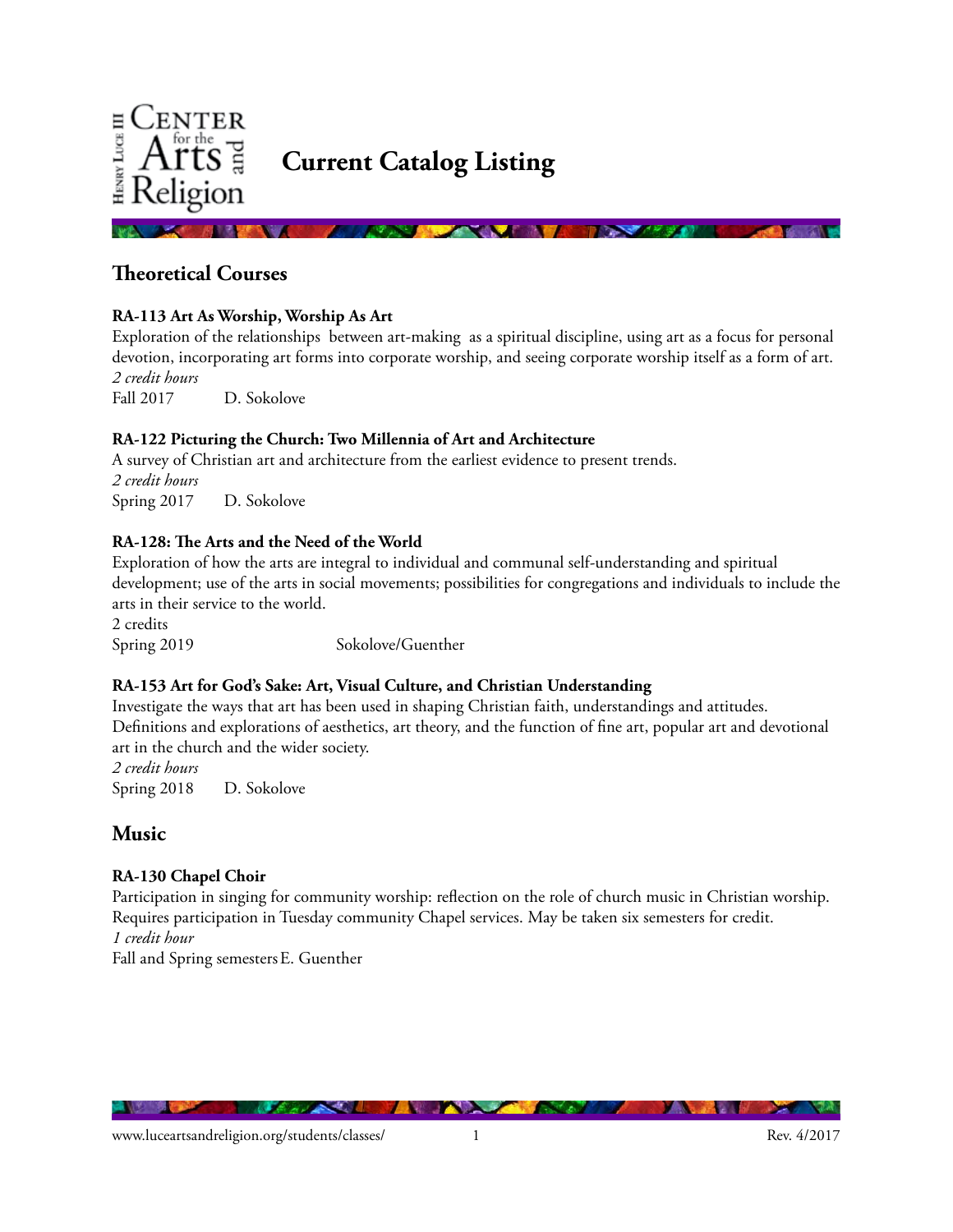**RA-133 Greatest Hits of Sacred Music** 

**START OF BUILDING** 

Focusing on some of the most popular works of sacred music including Handel's *Messiah*, masterpieces by Bach, Haydn and others, we will focus on the power of the music and the relationship between notes themselves and the biblical sources.

*<u>Program and a series of the series of the series of the series of the series of the series of the series of the series of the series of the series of the series of the series of the series of the series of the series of*</u>

*2 credit hours* Spring 2018 E. Guenther Fall 2019 E. Guenther Summer 2021 E. Guenther

#### **RA-135 Music Skills for the Local Church**

The basics of music for pastors and others in local church ministry. Music reading, terminology, listening drills, singing of hymn tunes and basic sight reading. This course is intended for those who have little or no previous musical experience.

*2 credit hours* Summer 2019 E. Guenther Spring 2021 E. Guenther

#### **RA-136 Songs of Zion: Spirituals in the Life of The Church**

The heritage of the African-American spiritual and its manifold presence in the contemporary church; theological themes of the spiritual and the nuances of translating those themes into music; strategies for the effective use of the Songs of Zion in contemporary worship.

*2 credit hours* Summer 2018 E. Guenther

Spring 2020 E. Guenther Fall 2021 E. Guenther

### **RA-137 Lift Every Voice: Exploring Congregational Song**

Examines the United Methodist Hymnal and hymnals from other major Protestant denominations, focusing on diverse cultural traditions that are part of today's worship.

*2 credit hours* Spring 2019 E. Guenther Fall 2020 E. Guenther Summer 2022 E. Guenther

#### **RA-138 Music and Social Justice**

The role of music in causes of peace and justice and the particular works (from hymns to major oratorios) that address themselves to these issues.

*2 credit hours* Fall 2017 E. Guenther Fall 2018 E. Guenther Summer 2020 E. Guenther Spring 2022 E. Guenther

**TANA DE** 

<u>in araw i</u>

**ALL** 

*Charles Committee Lines*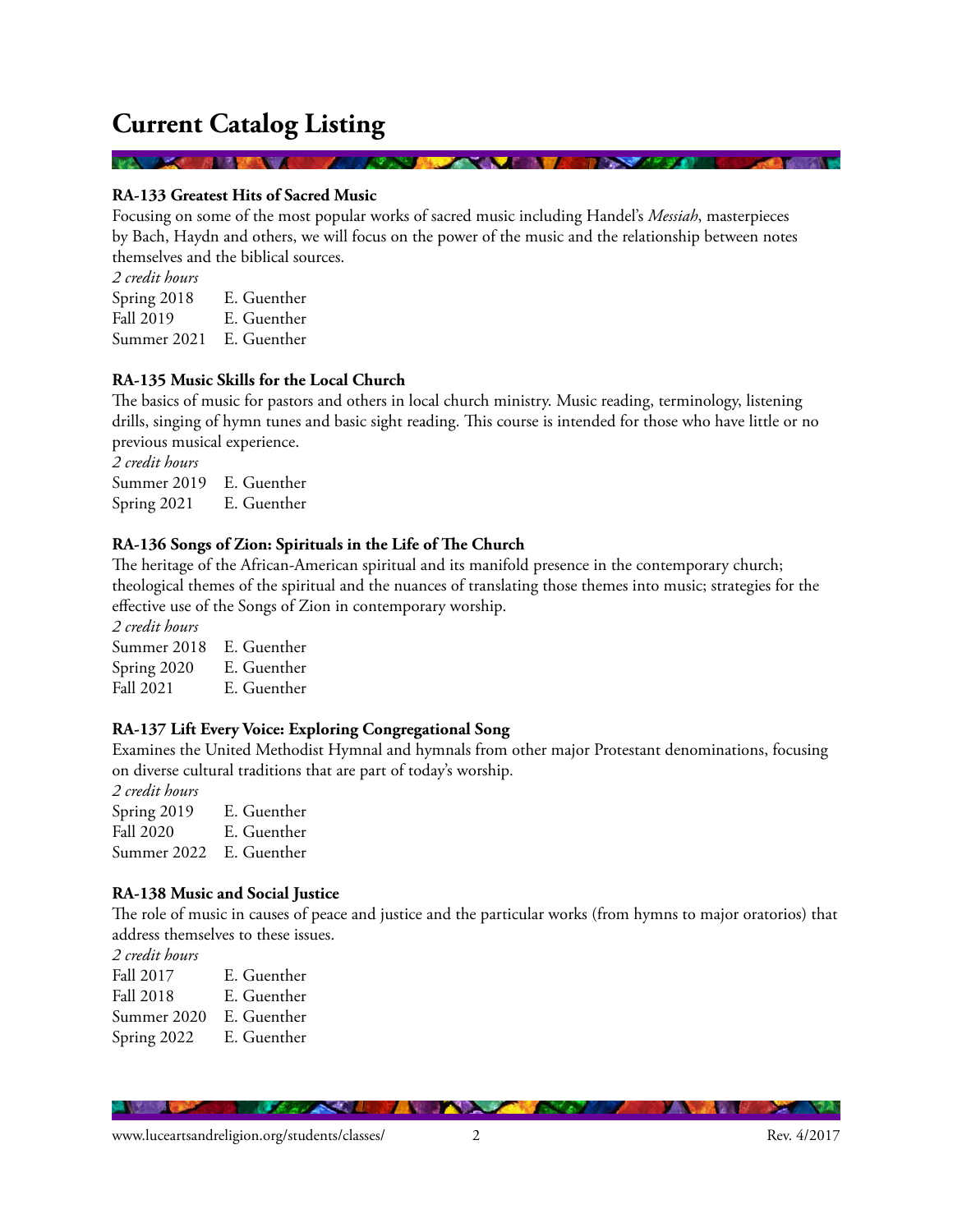**Dramatic and Literary Arts**

#### **RA-142 Theological Themes in Fiction**

Twentieth century literature's affirmation, criticism and revision of basic Christian themes: faith, love and family relationships, life and death, sin and grace, the church, clergy and scriptural teaching. *2 credit hours*  Spring 2020 K. Staudt

#### **RA-144 Scripture in Literature**

An exploration of how writers from different times, places, and cultural perspectives have retold and reinterpreted stories from scripture; including John Milton, Renita Williams, Frederick Buechner, Lucille Clifton, Denise Levertov, Margaret Atwood, James Weldon Johnson and others. *2 credit hours* Spring 2018 K. Staudt

#### **RA-146 Poetry as Spiritual Practice**

The practices of reading and writing poetry as ways of seeing and of being in the world. Contemporary and classic Christian poetry, the poetry of the Psalms, and the relationship between reading, writing, form and discipline in poetic practice. Writing workshops, papers and presentations on particular poetic voices, experiments with reading and writing students' own poetry.

*2 credit hours* Spring 2019 K. Staudt

#### **RA-173 Performing Scripture**

Hands-on Exploration, experimentation, instruction, interpretation, comparison and coaching in the internalization and performance of scripture for worship, education, pastoral care, Bible study, evangelism, missions and spiritual formation including an increase in biblical repertoire for use by the greater Wesley community as well as local congregations, both currently and in future ministry. *2 credit hours*

Spring 2018 T. Radosevic Fall 2020 T. Radosevic

#### **RA-175 Biblical Storytelling**

An exploration of biblical storytelling – traditional oral presentations, electronic renderings, and a combination of the two – in various ministry settings in the context of our digital culture, including the role and practice of biblical storytelling.

*2 credit hours*

- Summer 2017 T. Radosevic
- Summer 2018 T. Radosevic
- Spring 2019 T. Radosevic
- Summer 2019 T. Radosevic
- Summer 2020 T. Radosevic

**ALCOHOL:** 

**ANGEL**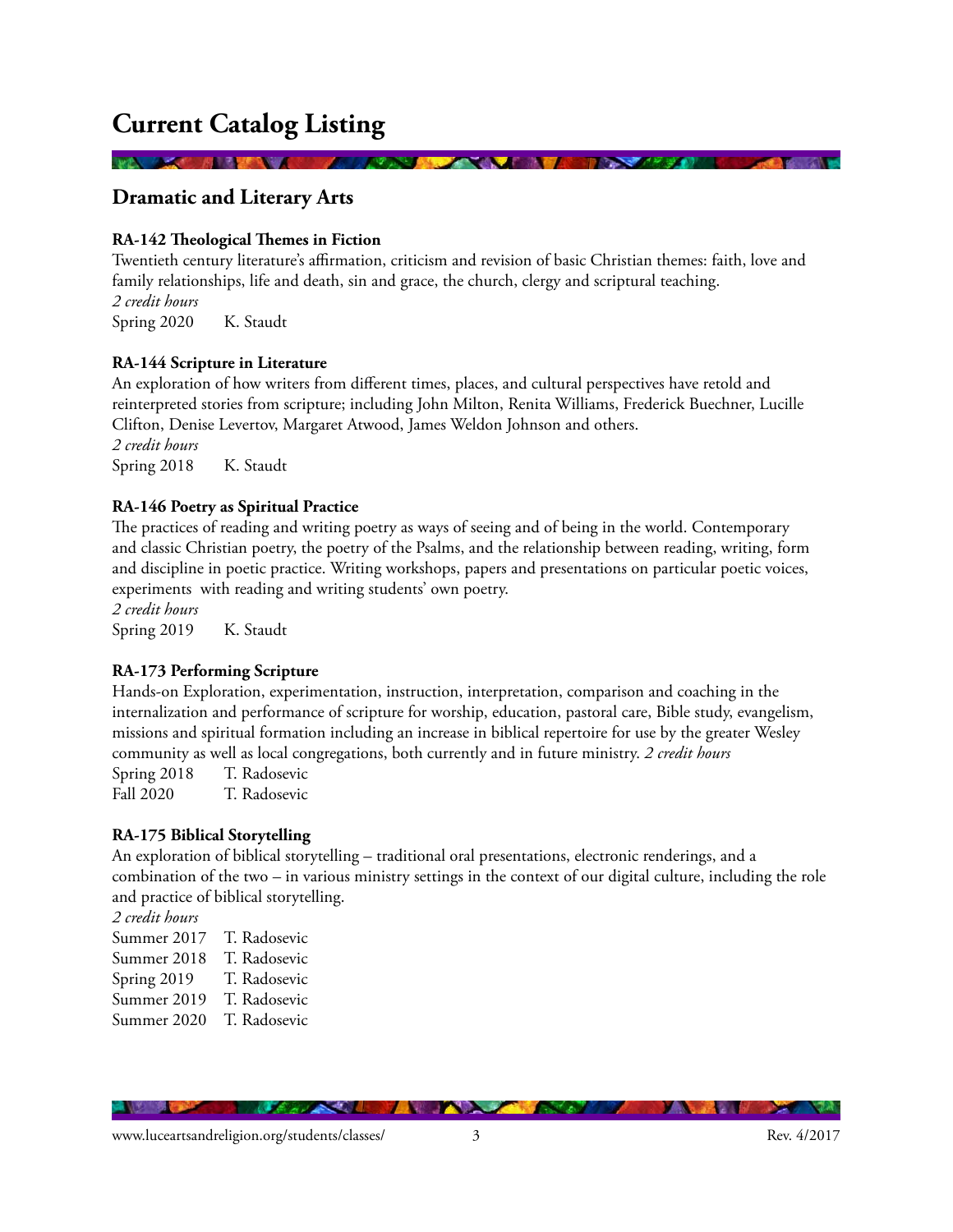#### **RA-176 The Rest of the Story: Parables and Parallel Stories**

An exploration of the poser of narrative in Hebrew and Christian scriptures, other complementary texts, and personal faith journeys – particularly when experienced as performance in tandem with each other – for biblical understanding and spiritual formation.

*2 credit hours* Fall 2018 T. Radosevic Spring 2020 T. Radosevic

#### **RA-177 The Word Made Flesh: Making Scripture Seen and Heard**

An exploration of variations in scripture presentation for worship and education – embodied storytelling, photography, traditional visual arts, screen projection, music – as a visceral experience of these sacred stories. *2 credit hours*

Fall 2017 T. Radosevic Fall 2019 T. Radosevic

#### **RA-178 Drama for Ministry: Improvisation and Bibliodrama**

Improvisational techniques and bibliodrama exercises for use in church or ministry settings and for pastoral development. Includes imaginative exploration of biblical narratives and role playing from biblical and theological sources.

*2 credit hours*

#### **RA-188 Tools for Drama in Ministry**

Basic theatre techniques for application in church and ministry settings. Includes improvisation, role playing from biblical sources, choral presentation of scripture, and performance of an original short liturgical drama. Reading includes essays in performance theory and biblical storytelling, as well as selected plays. No prior experience in drama necessary. *2 credit hours*

Spring 2018 D. Davis

#### **RA-189 Writing for Drama in Worship**

Playwriting techniques for short dramas from biblical/theological texts designed for worship. *2 credit hours* 

#### **RA-191 T.S. Elliot and the Search for God**

This course explores the spiritual quest as depicted in the poems, plays, and essays of the twentieth century's greatest poet. From the spiritual desolation of "The Waste Land" to the Christian vision of time, eternity, incarnation, and redemption in "Four Quartets," Eliot maps the spiritual quest in prescient ways - engaging postmodern relativism and secularism; the struggle between faith and doubt; the desire for private revelation; and pluralism. Ultimately, Eliot discovers God in a sacramental faith grounded in the 'hints and guesses' of Incarnation. 'The rest,' as he writes in "The Dry Salvages," 'is prayer, observance, discipline, thought and action.' Students will closely read, analyze, and discuss Eliot's major works, exploring connections between his depiction of the spiritual quest and today's postmodern "seeker" culture. They will examine how poetry, in its use of metaphor, symbol, and analogy, functions as an alternate language for theology, pointing toward

<u> Marxie Indian Roman</u>

**The Case** 

**Marie B**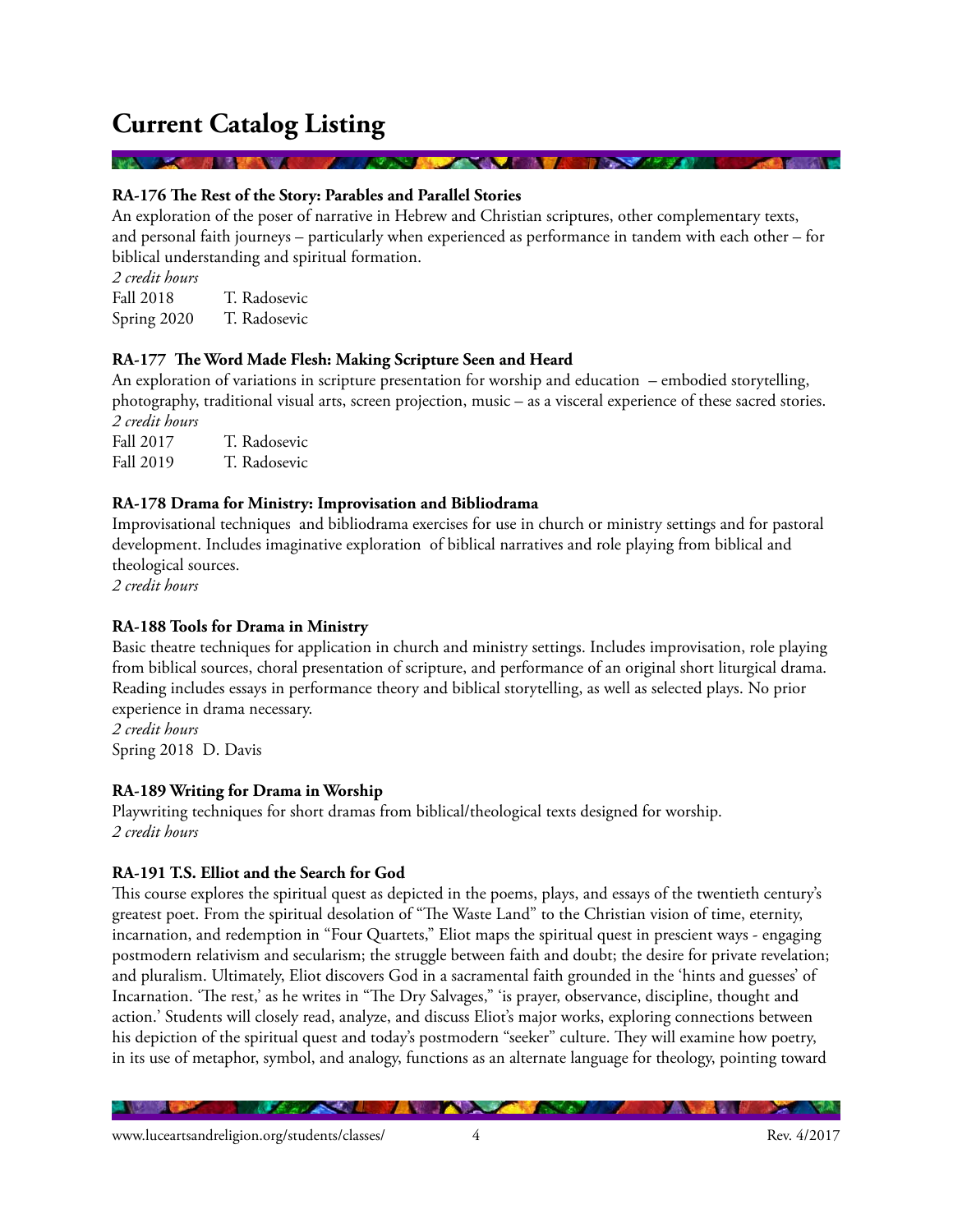a revelation of love that ultimately exceeds our capacity for reason and analysis. Course work includes written essays, online reflections, in-class discussion, and participation in a dramatic reading of "The Waste Land" (no prior experience required).

*2 credit hours*  Summer 2017 D. Davis

#### **RA-281 A Spiritual Journey through the** *Divine Comedy*

Exploration of theological, moral, and social themes in the greatest poem in Christian literature, with specific application to the spiritual journeys of course participants. *2 credits*

### **Dance**

#### **RA-121-0 Liturgical Dance as Spiritual Practice**

Instilling spiritual practices, discipline, and understanding one's purpose in life with liturgical dance. This class will allow students to understand how spiritual practices create a pathway for liturgical dance to be a spiritual discipline. They will also learn how spiritual practices play an intricate role in crafting a liturgical piece, and how to incorporate these spiritual practices into daily life and/or ministries, as well as gain a deeper understanding of the role that liturgical dance plays in worship.

*1 credit hour*

Summer 2017 J. Hoover

### **RA-196 Liturgical Dance Theory & Practice**

A biblical, theological, spiritual and practical overview of dance in Christian worship and reflective consideration of the evolution of the art form. Emphasis on best practices for ministry that assist the dancer in the creative process and instill an ethos for discipleship.

 2 credit hour Summer 2018 J.Hoover

#### **RA-197 Embodied Theology: Shaping Transformative Liturgical Dance**

An introduction to body theology and its impact on sacred artistry. An opportunity to explore theological themes such as faith, reconciliation, love and forgiveness as powerful shapers of liturgical dance. 2 credit hour Fall 2017 **J.Hoover** 

### **RA-198 Embodied Prayer: Dancing into Wholeness with God**

<u>Martin Sta</u>

An exploration of prayer practices that integrate the body with heart, mind and spirit for sustaining creative ministries. The practice of movement and beginner dance forms to help ministers-in-training claim "body wisdom" for inspired leadership.

2 credits Spring 2018 K.Sparks